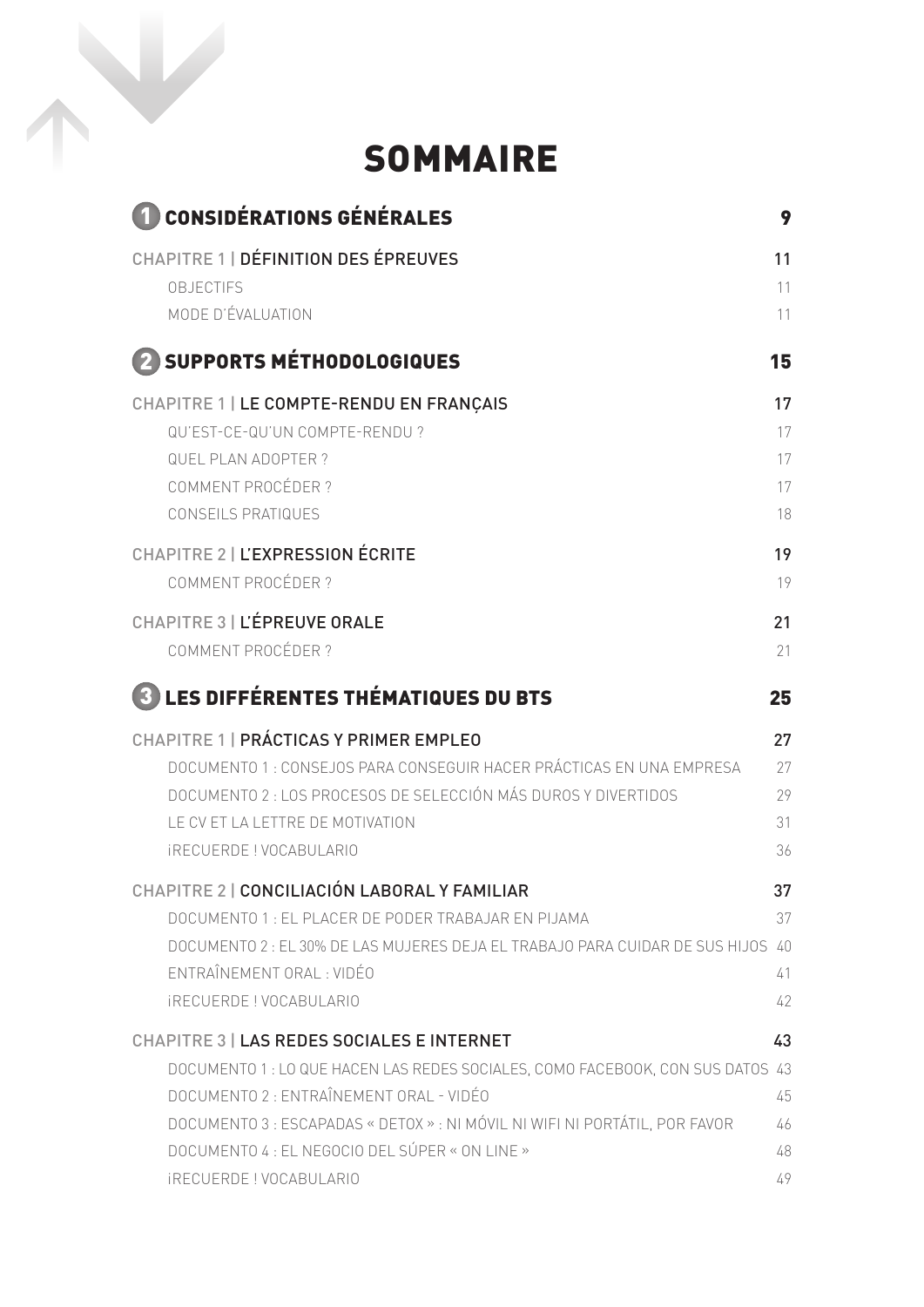| CHAPITRE 4   EL CONSUMO                                                                      | 51       |
|----------------------------------------------------------------------------------------------|----------|
| DOCUMENTO 1: EL SMARTPHONE NOS HACE CONSUMIDORES COMPULSIVOS                                 | 51       |
| DOCUMENTO 2 : MÁS HORAS DE COMPRA PARA LOS CLIENTES                                          | 53       |
| DOCUMENTO 3 : EL CONSUMIDOR REBELDE, UN NUEVO PERFIL NACIDO CON LA CRISIS                    | 55       |
| DOCUMENTO 4 : ¿CÓMO Y EN QUÉ GASTAN LOS JÓVENES ?                                            | 56       |
| <i><b>IRECUERDE! VOCABULARIO</b></i>                                                         | 58       |
| CHAPITRE 5   LA SITUACIÓN DEL MERCADO LABORAL                                                | 59       |
| DOCUMENTO 1 : CON UN EMPLEO, NO BASTA                                                        | 59       |
| DOCUMENTO 2 : CASI EL 70% DE LOS JÓVENES ESTÁ DISPUESTO A EMIGRAR POR LA FALTA<br>DE TRABAJO | 61       |
| DOCUMENTO 3 : ENTRAÎNEMENT ORAL - VIDÉO                                                      | 62       |
| <b>IRECUERDE! VOCABULARIO</b>                                                                | 63       |
| <b>CHAPITRE 6   LAS MARCAS</b>                                                               | 65       |
| DOCUMENT 1   AS MARCAS EN EL MUNDO                                                           | 65       |
| DOCUMENT 2 : LA MAGIA DEL MARKETING                                                          | 66       |
| DOCUMENT 3 : DESIGUAL SALE DE CHINA DOS AÑOS DESPUÉS DE INSTALARSE EN EL<br>GIGANTE ASIÁTICO | 68       |
| DOCUMENT 4 : VIDÉO - ENTRAÎNEMENT ORAL                                                       | 70       |
| <b>IRECUERDE! VOCABULARIO</b>                                                                | 71       |
| CHAPITRE 7   EL MEDIO AMBIENTE                                                               | 73       |
| DOCUMENTO 1 : LUCES ECOLÓGICAS PARA SALVAR EL PLANETA                                        |          |
| DOCUMENTO 2: MODA SOSTENIBLE CONTRA CONSUMO RÁPIDO                                           | 73<br>75 |
| DOCUMENTO 3 : ENTRAÎNEMENT ORAL - VIDÉO                                                      | 77       |
| DOCUMENTO 4 : PARADORES INTRODUCE LA VINOTERAPIA EN SUS PRODUCTOS                            | 77       |
| <b>IRECUERDE! VOCABULARIO</b>                                                                | 79       |
| CHAPITRE 8   CREACIÓN DE EMPRESAS                                                            | 81       |
| DOCUMENTO 1 : UN SAGAZ VISIONARIO                                                            | 81       |
| DOCUMENTO 2 : ENTRAÎNEMENT ORAL - VIDÉO                                                      | 83       |
| DOCUMENTO 3 : EL PAN LLEGA AL BUZÓN DE CASA                                                  | 84       |
| <b>IRECUERDE ! VOCABULARIO</b>                                                               | 86       |
| CHAPITRE 9   STAGE / CONTRAT DE PROFESSIONNALISATION                                         | 87       |
| <b>CHAPITRE 10   PARTE NOTARIAL</b>                                                          | 91       |
| DOCUMENTO 1: MENOS MAL QUE YA PUEDO DESHEREDAR A MIS HIJOS                                   | 91       |
| DOCUMENTO 2 : DETENIDOS UN NOTARIO Y UN ABOGADO POR ESTAFAR A MÁS DE 50<br>ANCIANOS          | 93       |
| <b>IRECUERDE! VOCABULARIO</b>                                                                | 94       |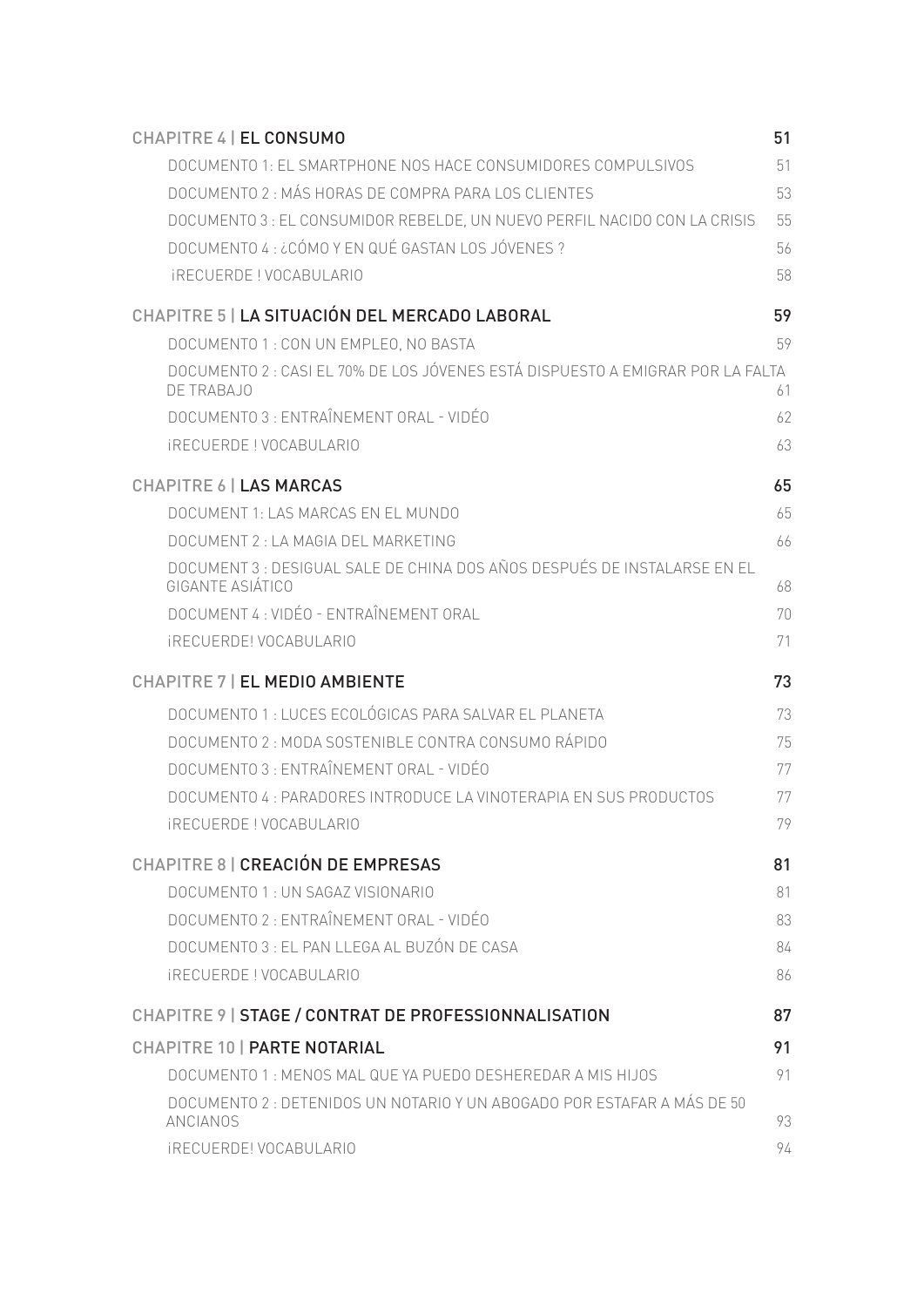| 4 UN POCO DE CULTURA                               | 97  |
|----------------------------------------------------|-----|
| CHAPITRE 1   ESPAÑA & AMERICA LATINA               | 99  |
| MAPA DE ESPAÑA                                     | 99  |
| MAPA DE AMÉRICA LATINA                             | 101 |
| 5 UN PEU DE CONJUGAISON                            | 103 |
| <b>CHAPITRE 1</b>                                  | 105 |
| <b>VERBES RÉGULIERS</b>                            | 105 |
| <b>VERBES À DIPHTONGUE</b>                         | 106 |
| <b>CHAPITRE 2  </b>                                | 109 |
| <b>VERBES IRRÉGULIERS</b>                          | 109 |
| <b>CHAPITRE 3</b>                                  | 113 |
| VERBES À AFFAIBLISSEMENT - VERBES À ALTERNANCE     | 113 |
| VERBES EN ACER / OCER / UCIR - VERBES EN UIR       | 114 |
| <b>6 UN PEU DE GRAMMAIRE</b>                       | 117 |
| CHAPITRE 1   LA PRONONCIATION & L'ACCENTUATION     | 119 |
| <b>LES VOYELLES</b>                                | 119 |
| <b>LES CONSONNES</b>                               | 119 |
| <b>L'ACCENTUATION</b>                              | 120 |
| <b>CHAPITRE 2   LES NUMÉRAUX</b>                   | 121 |
| <b>LES CARDINAUX</b>                               | 121 |
| LES ORDINAUX                                       | 122 |
| <b>CHAPITRE 3   L'APOCOPE</b>                      | 123 |
| QU'EST-CE-QUE L'APOCOPE ?                          | 123 |
| <b>CHAPITRE 4   LE SUPERLATIF ET LE COMPARATIF</b> | 125 |
| LE SUPERLATIF                                      | 125 |
| LE COMPARATIF                                      | 126 |
| <b>CHAPITRE 5   SER / ESTAR</b>                    | 127 |
| CAS OÙ L'ON EMPLOIE TOUJOURS SER                   | 127 |
| CAS OÙ L'ON EMPLOIE TOUJOURS ESTAR                 | 127 |
| CHAPITRE 6   L'OBLIGATION                          | 129 |
| L'OBLIGATION PERSONNELLE                           | 129 |
| L'OBLIGATION IMPERSONNELLE                         | 129 |